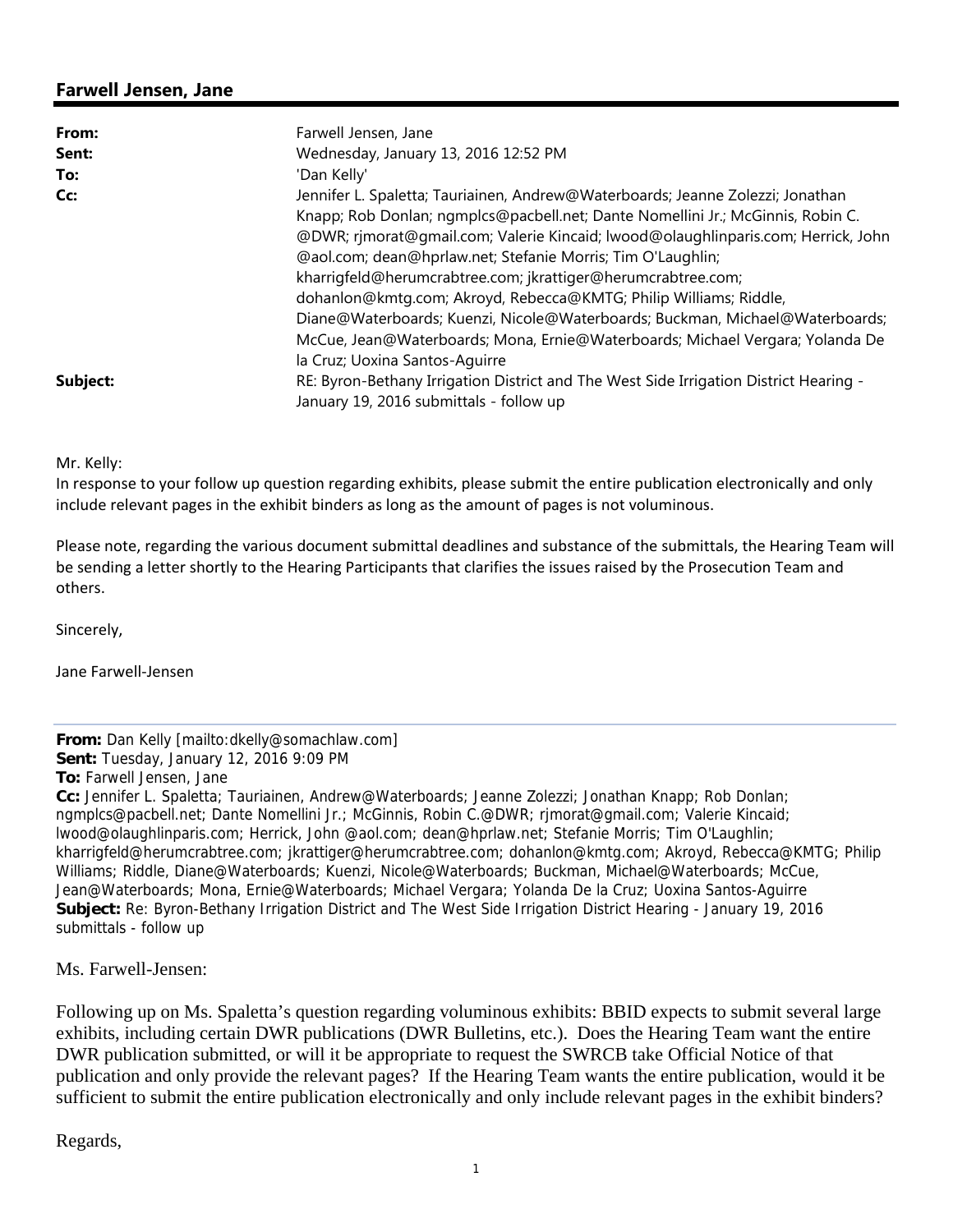

# **Daniel Kelly** | *Attorney*

500 Capitol Mall, Suite 1000 | Sacramento, CA 95814 **Office** 916.446.7979 | **Direct** 916.469-3833 | **Fax** 916.446.8199 | dkelly@somachlaw.com http://www.somachlaw.com

The information contained in this electronic mail transmission is confidential and intended to be sent only to the stated recipient of the transmission. It may therefore be protected from unauthorized use or dissemination by the attorney client and/or attorney work-product privileges. If you are not the intended recipient or the intended recipient's agent, you are hereby notified that any review, use, dissemination, distribution or copying of this communication is strictly prohibited. You are also asked to notify us immediately by telephone at (916) 446-7979 or reply by e-mail and delete or discard the message. Thank you.

On Jan 12, 2016, at 3:15 PM, Farwell Jensen, Jane <Jane.Farwell-Jensen@waterboards.ca.gov> wrote:

### Ms. Spaletta,

- 1. Yes, you may cite to previously submitted testimony and exhibits for the evidentiary support in the motions to avoid duplicative submittals.
- 2. Yes, you may submit voluminous excel database files electronically and then include a place holder reference page in the exhibit binders in lieu of trying to print out the entire excel workbooks.

#### Jane

**From:** Jennifer Spaletta [mailto:jennifer@spalettalaw.com] **Sent:** Tuesday, January 12, 2016 2:19 PM **To:** Farwell Jensen, Jane **Subject:** RE: Byron-Bethany Irrigation District and The West Side Irrigation District Hearing - January 19, 2016 submittals

Thank you. I have two follow‐up questions regarding logistics:

- 1. For motions for summary judgment, the normal course would require submittal of declarations from witnesses and documents to support facts cited in the motion. However, here, we are submitting written testimony and exhibits a week prior to the motions. May we simply cite to previously submitted testimony and exhibits for the evidentiary support in the motions to avoid duplicative submittals?
- 2. The SWRCB excel database files are so voluminous that it is not practical to print them out and create paper exhibits. May we simply submit these excel database files electronically and then include a place holder reference page in the exhibit binders in lieu of trying to print out the entire excel workbooks?

Thank you,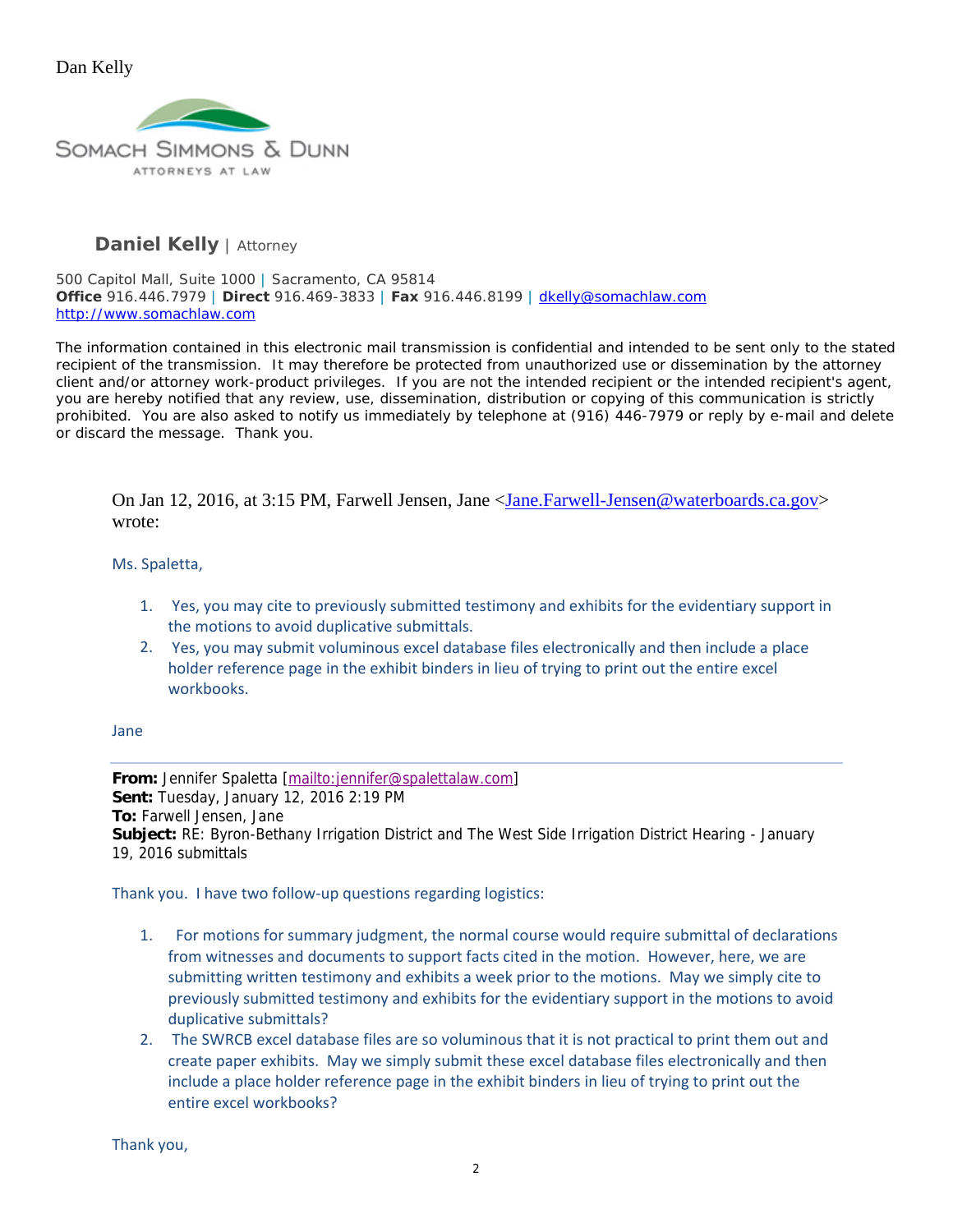**JENNIFER L. SPALETTA** Attorney‐at‐Law Jennifer@spalettalaw.com

#### **SPALETTA LAW PC**

T: 209‐224‐5568 F: 209‐224‐5589 C: 209‐481‐9795 Mailing: PO Box 2660 Lodi CA 95241 Office: 225 W. Oak Lodi, CA 95240

*CONFIDENTIALITY NOTICE: This message and any attachments contain confidential privileged information intended* for the sole use of the addressee. If you receive this message in error, delete the message without copying or *otherwise disseminating the information. Any inadvertent disclosure does not waive the confidentiality or* privilege. If you received this message in error, please contact the sender at (209)224-5568. Thank you.

**From:** Farwell Jensen, Jane [mailto:Jane.Farwell-Jensen@waterboards.ca.gov] **Sent:** Monday, January 11, 2016 3:21 PM

**To:** Tauriainen,

Andrew@Waterboards; dkelly@somachlaw.com; jzolezzi@herumcrabtree.com; jonathan.knapp@sfgov.or g; red@eslawfirm.com; Jennifer Spaletta; ngmplcs@pacbell.net; dantejr@pacbell.net; McGinnis,

Robin C.@DWR; rjmorat@gmail.com; vkincaid@olaughlinparis.com; lwood@olaughlinparis.com; Herrick, John

@aol.com; dean@hprlaw.net; smorris@swc.org; towater@olaughlinparis.com; kharrigfeld@herumcrabtre e.com; jkrattiger@herumcrabtree.com; dohanlon@kmtg.com; Akroyd, Rebecca@KMTG; pwilliams@westlandswater.org

**Cc:** Riddle, Diane@Waterboards; Kuenzi, Nicole@Waterboards; Buckman, Michael@Waterboards; Mona, Ernie@Waterboards

**Subject:** Byron-Bethany Irrigation District and The West Side Irrigation District Hearing - January 19, 2016 submittals

Dear Byron-Bethany Irrigation District (BBID) and The West Side Irrigation District (WSID) Hearing Participants:

As a reminder regarding the noon, Tuesday, January 19, 2016 deadline for receipt and service of witnesses' proposed testimony, exhibits, lists of exhibits, qualification and statement of service, each party shall submit to the State Water Board three (3) paper copies and one electronic copy of each of its exhibits. Binders for the paper copies would be appreciated, but no particular format is necessary. In terms of indexing we asked for exhibits for both proceedings to be indexed consecutively with identification of the proceeding and phase for which it is intended. (See page 3 of December 16 Ruling.)

Any documents submitted or served electronically must be in Adobe Portable Document Format (PDF), except for Exhibit Identification Indexes, which may be in a format supported by Microsoft Excel or Word. Electronic submittals to the State Water Board of documents less than 11 megabytes in total size (incoming mail server attachment limitation) may be sent via electronic mail to: wrhearing@waterboards.ca.gov with a subject of "**BBID\_WSID Hearings**". Electronic submittals to the State Water Board of documents greater than 11 megabytes in total size should be submitted on a compact disc (CD or DVD) or thumb drive. Each electronically submitted exhibit must be saved as a separate PDF file, with the name in lower case lettering.